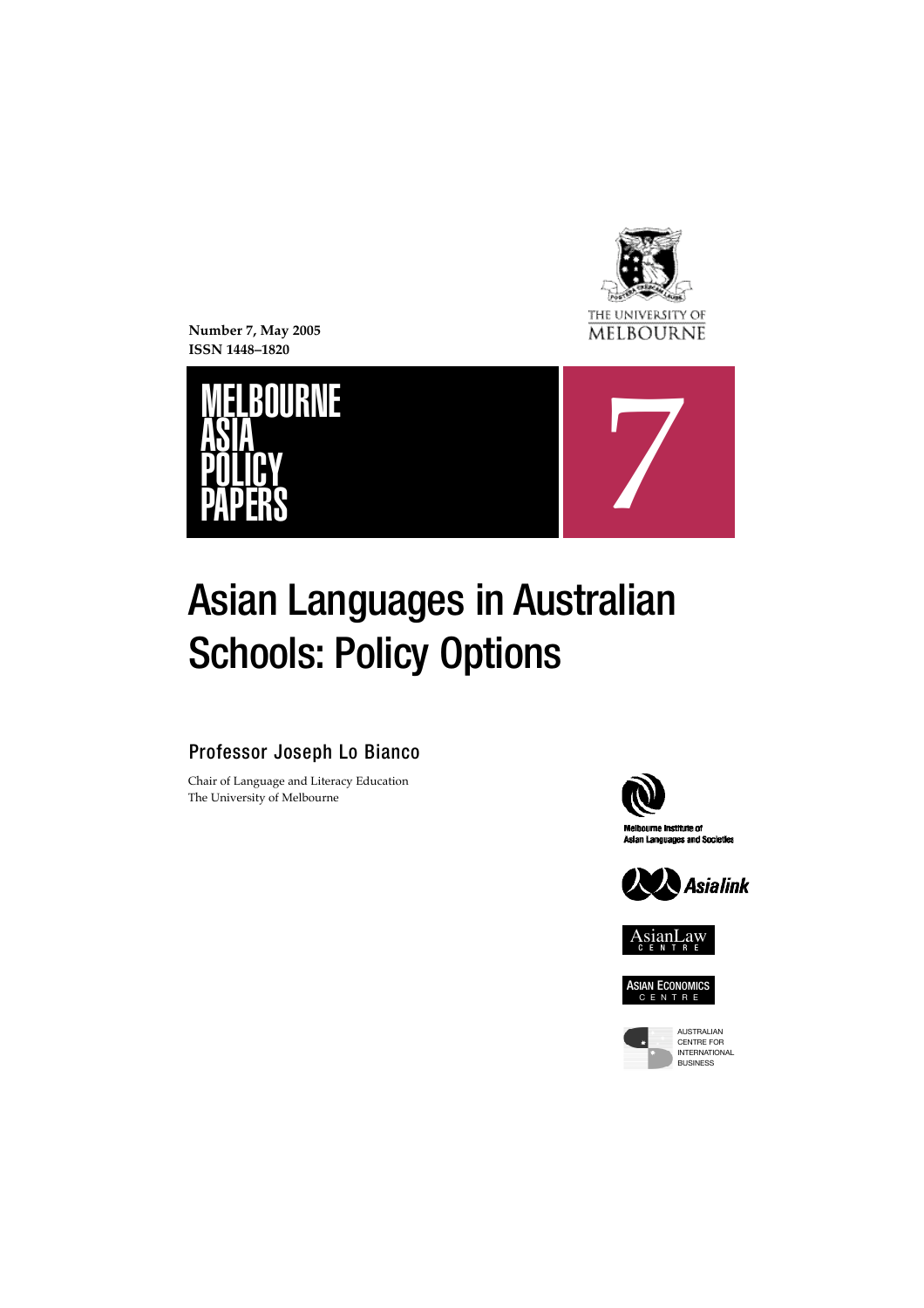#### WORKSHOP DISCUSSANTS

**Ms Kathe Kirby** (Chair) Executive Director, Asia Education Foundation **Mr Ted Brierley** President, Australian Secondary Principals Association **Professor Brian Caldwell** Dean of Education, The University of Melbourne **Mr Rowan Callick** Asia Pacific Editor, *Australian Financial Review* **Dr Michele de Courcy** Department of Language, Literacy and Arts Education, The University of Melbourne **Professor Howard Dick** Co-Director, Australian Centre for International Business, The University of Melbourne **Mr Shane Green** Education Editor, *The Age* **Dr Andrew Harvey** Executive Officer, Australian Council of Deans of Education **Associate Professor Sisira Jayasuriya** Director, Asian Economics Centre, The University of Melbourne **Professor Robin Jeffrey** President, Asian Studies Association of Australia **Ms Megan Lilly** General Manager, Education and Training, Australian Industry Group **Ms Jenny McGregor** Chief Executive Officer, The Asialink Centre **Ms Megan McLaughlin** Treasurer, Australian Federation of Modern Language Teachers **Mr Garry McLean** Assistant Director, School Services, Catholic Education Office, Victoria **Mr Andrew Neal** Chair, Languages and Asian Studies Committee, Association of Independent Schools Australia **Ms Laurel Nowacki** Australian College of Educators **Mr Rod Parnall** Office of Learning and Teaching, Department of Education and Training Victoria **Professor Field Rickards** President, Academic Board, The University of Melbourne **Mr Stefan Romaniv** Chair, Community Languages Australia

**The Hon Mr Jim Short**

Executive Director, Australia China Business Council

**Mr Noel Simpson**

Director, Languages & Civics Education Section, Australian Government Department of Education, Science and Training

**Dr Mark Stevenson**

Department of Asian and International Studies, Victoria University **Ms Maureen Welch**

Director, Asia Education Foundation

**Ms Jane Weston**

Senior Project Manager, Curriculum Solutions, Curriculum Corporation

**Professor Lo Bianco** holds the Chair of Language and Literacy Education at The University of Melbourne. He is considered one of Australia's best known and most influential language policy experts and is author of the Australian Government's widely cited 1987 language policy statement, *Australia's National Policy on* Languages. In 1999, Professor Lo Bianco wrote the National Language Education Policy for Sri Lanka under World Bank financing, and in 2000, he was a commissioned advisor on language education policy in Scotland.

Professor Lo Bianco has received many honours and awards, including the Order of Australia and a Centenary Medal for his work on language policy in Australia and internationally. He is the former Chair of the Victorian Multicultural Advisory Council on Migrant and Multicultural Education and the Australian Advisory Council on Languages and Multicultural Education, and a Member of the Australia-in-Asia Council of the Department of Foreign Affairs and Trade. Before taking up his current position, Professor Lo Bianco served as the Chief Executive of Languages Australia, which incorporates the National Languages and Literacy Institute of Australia (NLLIA), since its inception in 1990.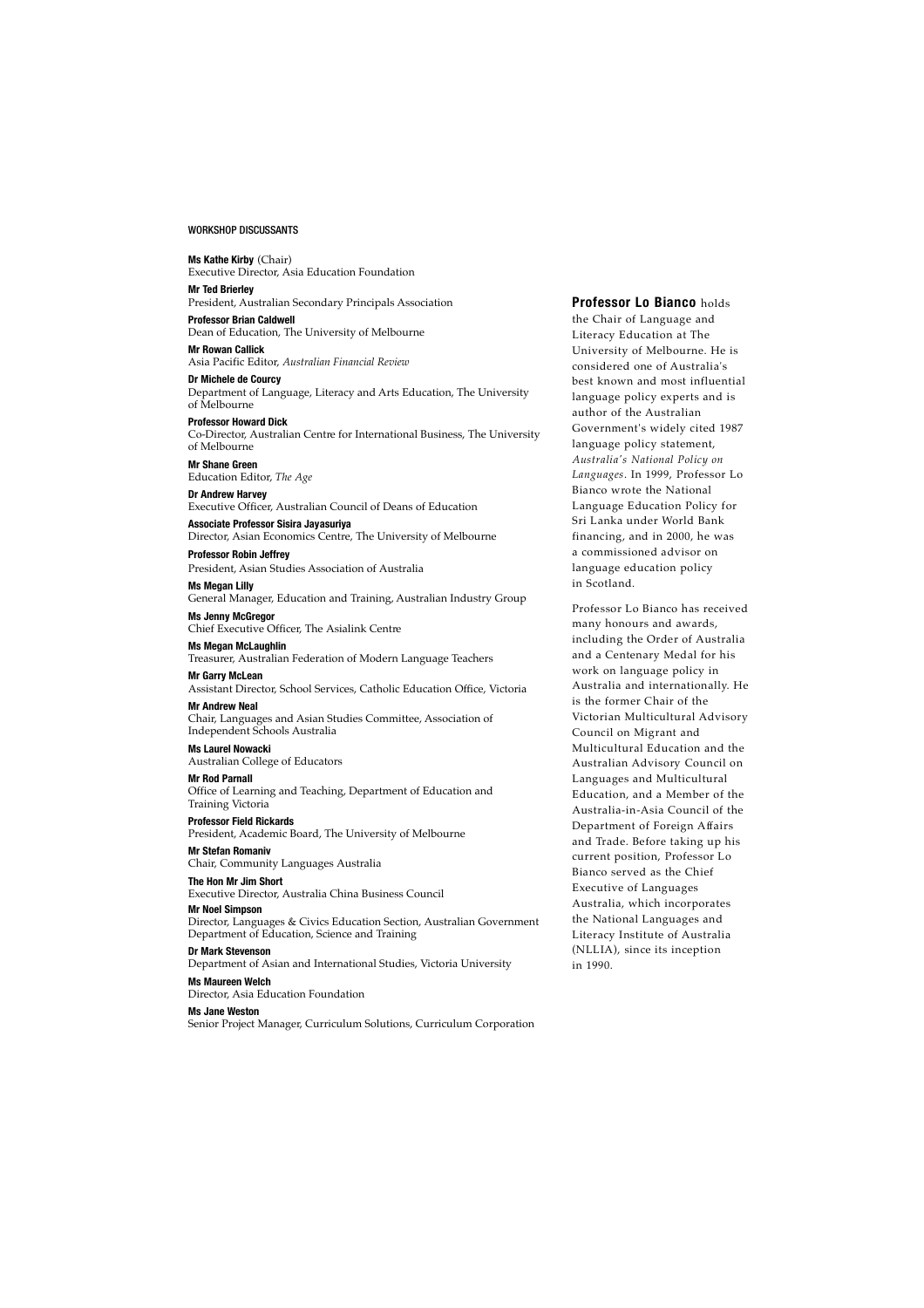# Asian Languages in Australian Schools: Policy Options

Professor Joseph Lo Bianco

# Introduction

Among the nations of the Anglo-American world, Australia stands out for its energetic efforts to develop a comprehensive and ambitious approach to language education policy. Since the mid-1980s, there has been massive growth in investment in language programs and language study.

Given that public culture in Australia was steadfastly monolingual as recently as the 1980s, this achievement is important and historic. Public attitude surveys have documented an underlying shift in attitudes towards language education. 'Mainstream', immigrant and indigenous Australians now agree that Australians should be bilingual, with English the shared national language. Even people who oppose closer engagement with Asia, or who oppose multiculturalism, immigration, and even any notion of pluralism, support better and more extensive teaching of languages.

This profound shift in attitudes provides the necessary platform for the provision of universal mainstream language programs and the eventual attainment of widespread and lasting bilingualism among Australians.

However, the momentum to make this happen, now appears to have stalled and public consensus is eroding. The sad prospect is that languages will again be marginalised in secondary education and become a personal aspiration for individuals, a nostalgic devotion of first generation immigrants, an eroding practice for remote indigenous communities, and a procurement operation for specialist policy sectors, such as national defence planning and the training of diplomats.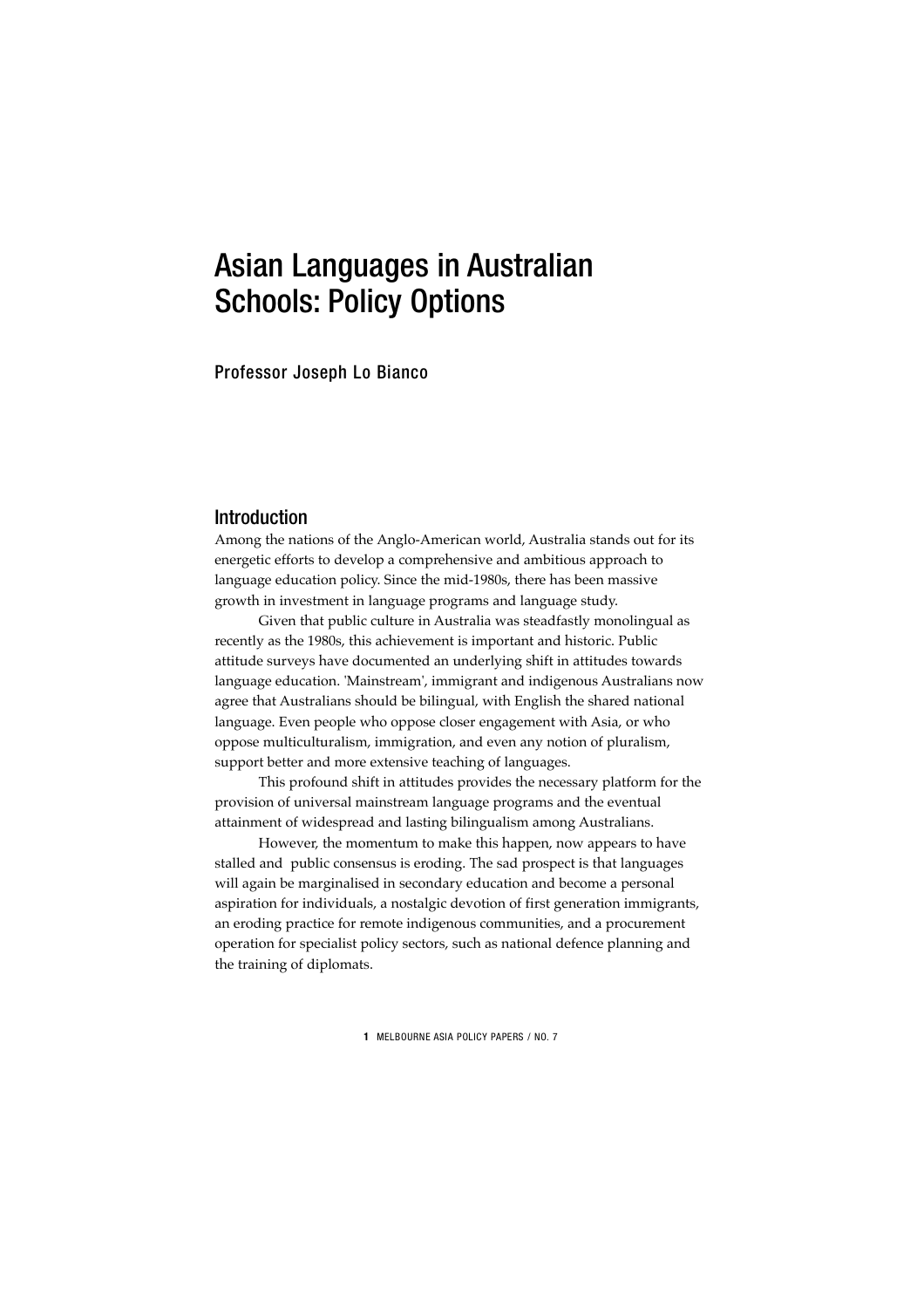The main policy options appear to be as follows:

- 1. Accept the current status quo
- 2. Introduce a new Asia-focused languages and cultural studies policy
- 3. Target key Asian and European languages with attention to cultural studies
- 4. Introduce a comprehensive languages and cultural studies policy.

This paper first offers a brief overview of the evolution of language policy in Australia and contrasts with policy trends in the United States and United Kingdom. It then discusses the relative merits of the above four policy options.<sup>1</sup>

# Overview of language policy

# Australia's languages

Australia's linguistic demography can be divided into two broad categories: community and foreign. Community languages can further be grouped into two categories: indigenous and immigrant. Among the indigenous community languages possibly 10 are regularly taught, a further 50 languages require policy efforts at revival, potentially 100 require a range of revitalisation initiatives and all need different efforts of renewal. Immigrant community languages number well over 140, most supported by their speakers for the benefit of their children and a small number being taught to cultural outsiders.

Foreign languages of priority concern to Australia are often also community languages, even if policy ignores this. The main policy distinction has been between Asian and European foreign languages. Among the former Chinese (Mandarin), Indonesian and Japanese have been allocated most attention; among the latter, the main beneficiaries of policy have been French, German and Italian, and to a lesser extent Russian and Spanish.

#### Evolution of Australia's languages policy

In 1982, in response to community pressures for a national language policy, the Fraser government commissioned a Senate enquiry. Reporting to the Hawke government in 1984, the enquiry recommended a comprehensive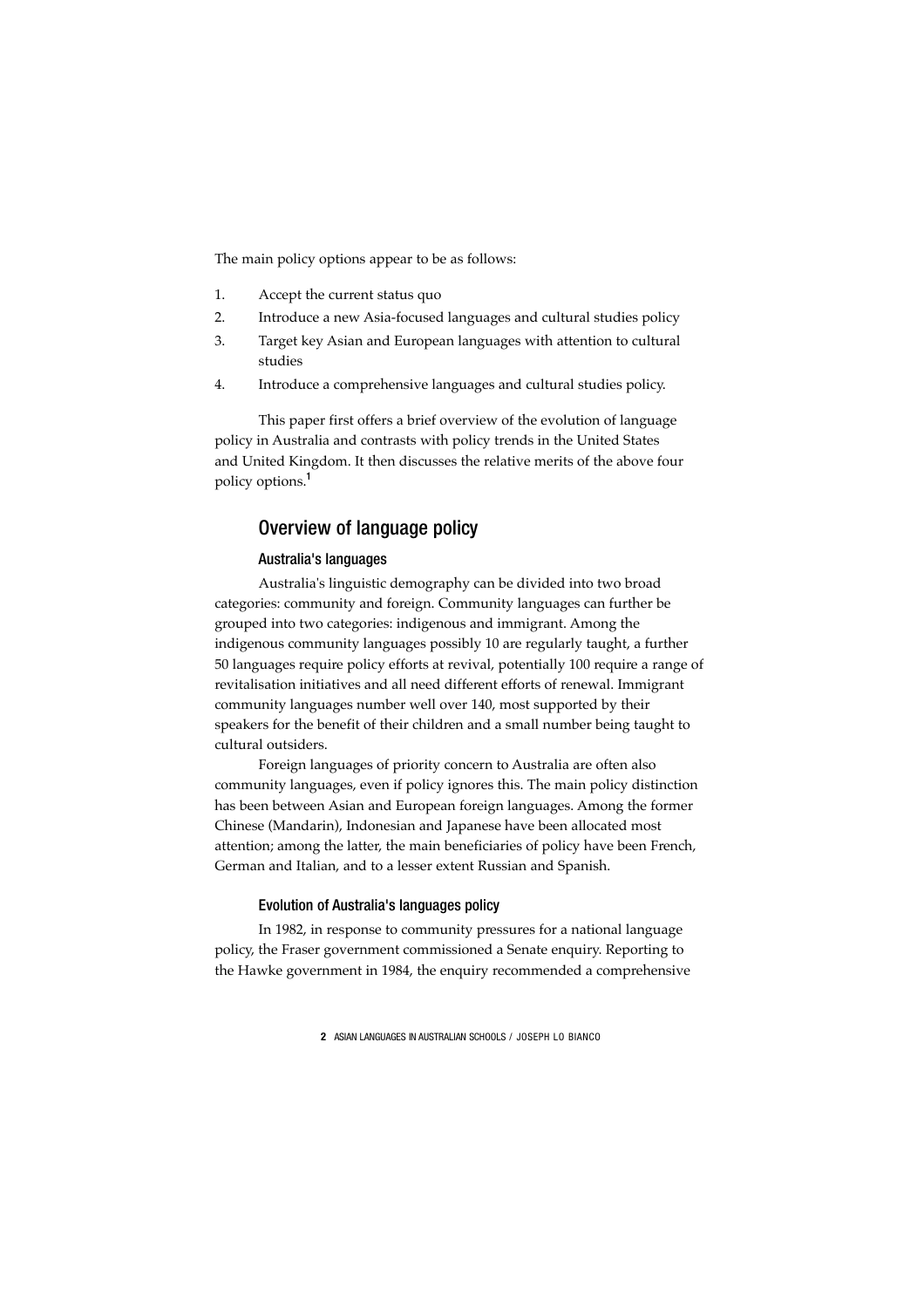approach to national language planning that would address all of Australia's language and literacy needs. The ethos was one of collaboration by engaging all jurisdictions, as well as community level, non-government structures and agencies. Although the report was influential, it was not itself formally adopted.

In June 1987 the Hawke Cabinet adopted Australia's first formal language policy, the *National Policy on Languages* (NPL). The NPL was to prove unique in achieving not only bipartisan endorsement but also support from all states, territories and non-government school systems, most of which responded with congruent policies enshrining the comprehensive approach and collaborative ethos recommended by the Senate enquiry.

However, in 1992, the Keating government introduced a new but no longer bipartisan language policy. The *Australian Language and Literacy Policy* (ALLP) removed most of the collaborative ethos of its predecessor, while attempting to retain the comprehensive remit. It also shifted the funding balance towards English literacy and away from foreign languages.

In 1994, led by the Keating federal and Goss Queensland state governments, the Council of Australian Governments adopted the *National Asian Languages and Studies in Australian Schools* (NALSAS) strategy. This new policy increased funding for languages and brought about a high level of state-federal collaboration. Between 1995 and 2002 the Federal government allocated some \$220 million to the program. NALSAS was continued by the first Howard government but terminated by the second Howard government in 2002. The funding which survived was a re-named continuation of the former national languages policy and some earlier programs.

Despite increased funding and other positive features, NALSAS, with its four target languages - Chinese, Indonesian, Korean and Japanese - did not strive to engage the communities that spoke those languages and was inconsistent with the comprehensive approach and collaborative ethos of previous Australian language planning. While both Asian languages and Asian 'studies' were supported, the 'studies' component received comparatively minor support.

Even though Asian languages were privileged under the NALSAS program, learning outcomes fell below targets. The lesson was that permanent improvement in language and cultural studies requires long-term commitment, stability in policy, expert guidance and a comprehensive approach to Australia's diverse language needs.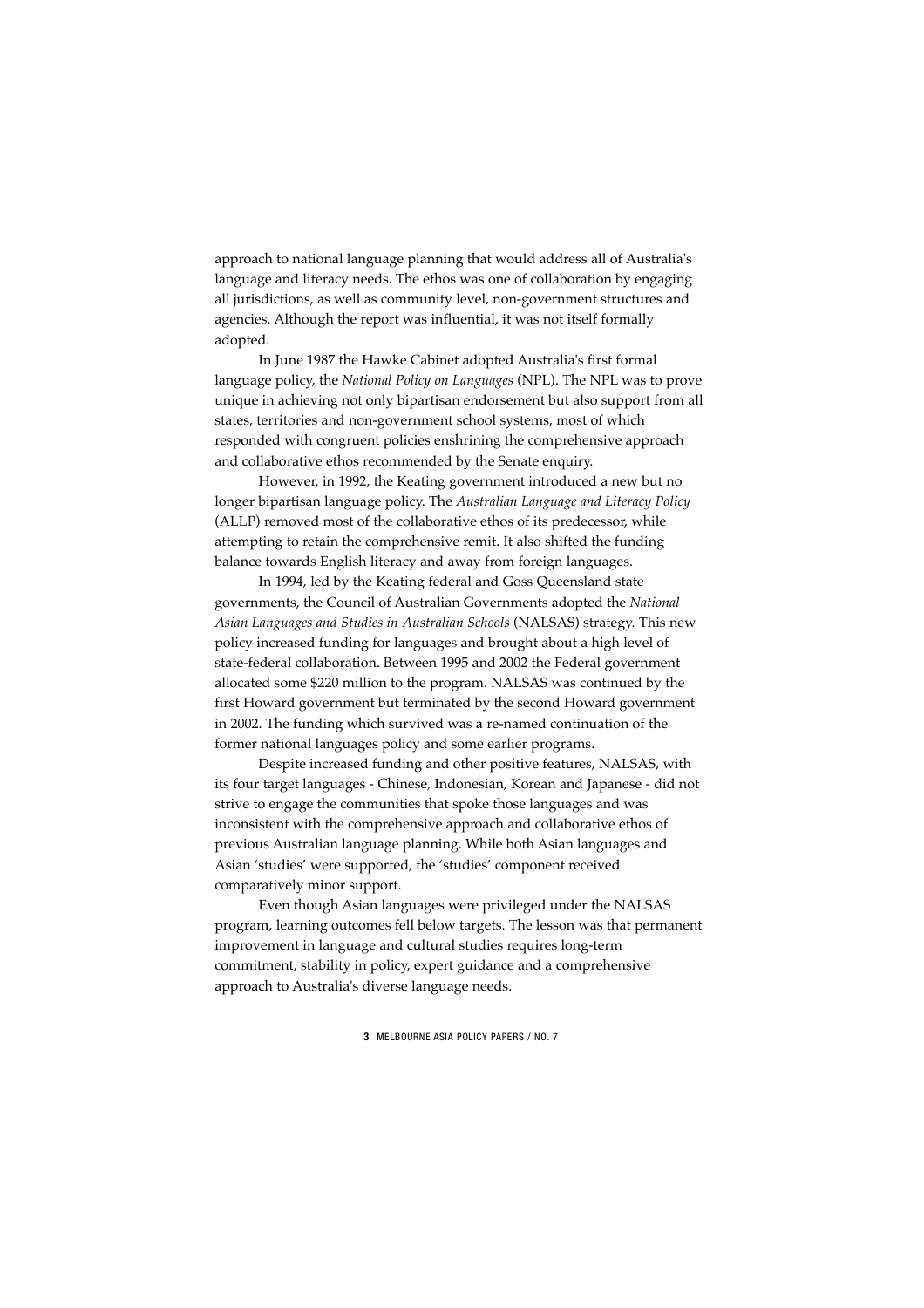Instead governments appeared to become exhausted by the failure of well-funded policies to meet the ambitious demands for languages education. As a result, Australia has seemed for a time to be in an "anti-policy" phase.<sup>2</sup>

In early 2005 state and federal education ministers agreed to issue a new National Statement on Languages Education in Schools, but without committing governments to any action and confirming only existing levels of resourcing and not addressing higher education. The need for inspiration, wide reach and adequate funding remains.

| 1987                                                                                                                                      | 1992                                                                                                                | 1994                                                                          | 2005                                                                                                        |  |
|-------------------------------------------------------------------------------------------------------------------------------------------|---------------------------------------------------------------------------------------------------------------------|-------------------------------------------------------------------------------|-------------------------------------------------------------------------------------------------------------|--|
| <b>National</b><br>Languages<br><b>Policy</b>                                                                                             | Australian<br>Languages and<br><b>Literacy Policy</b>                                                               | National Asian<br>Languages and<br>Studies in<br>Australian<br><b>Schools</b> | <b>National</b><br><b>Statement for</b><br>Languages<br><b>Education in</b><br>Australian<br><b>Schools</b> |  |
| 1. Community<br>languages<br>(including Auslan <sup>3</sup> )<br>2. Widely taught<br>languages <sup>4</sup><br>3. Indigenous<br>languages | 1. Reduced stress<br>on community<br>languages<br>2. Increased stress<br>on trade Foreign<br>Languages <sup>5</sup> | Trade languages:<br>Chinese<br>(Mandarin)<br>Japanese<br>Indonesian<br>Korean | All languages are<br>equally valid                                                                          |  |

**Table 1** The four main stages of national policy are summarised below

Table 2 Year 12 Enrolment in Languages Other Than English (LOTE)

Table 2 shows the ten languages with the largest enrolments of Year 12 students. In 2001 6.4% of Year 12 students studied an Asian language. Over the period 1994-2000 the total number of students studying these languages declined slightly, while the total number of all Year 12 students increased, resulting in an overall reduction of the percentage of the total candidature studying a language. In 2002, only slightly more than one in ten Year 12 students included at least one language among their course choices.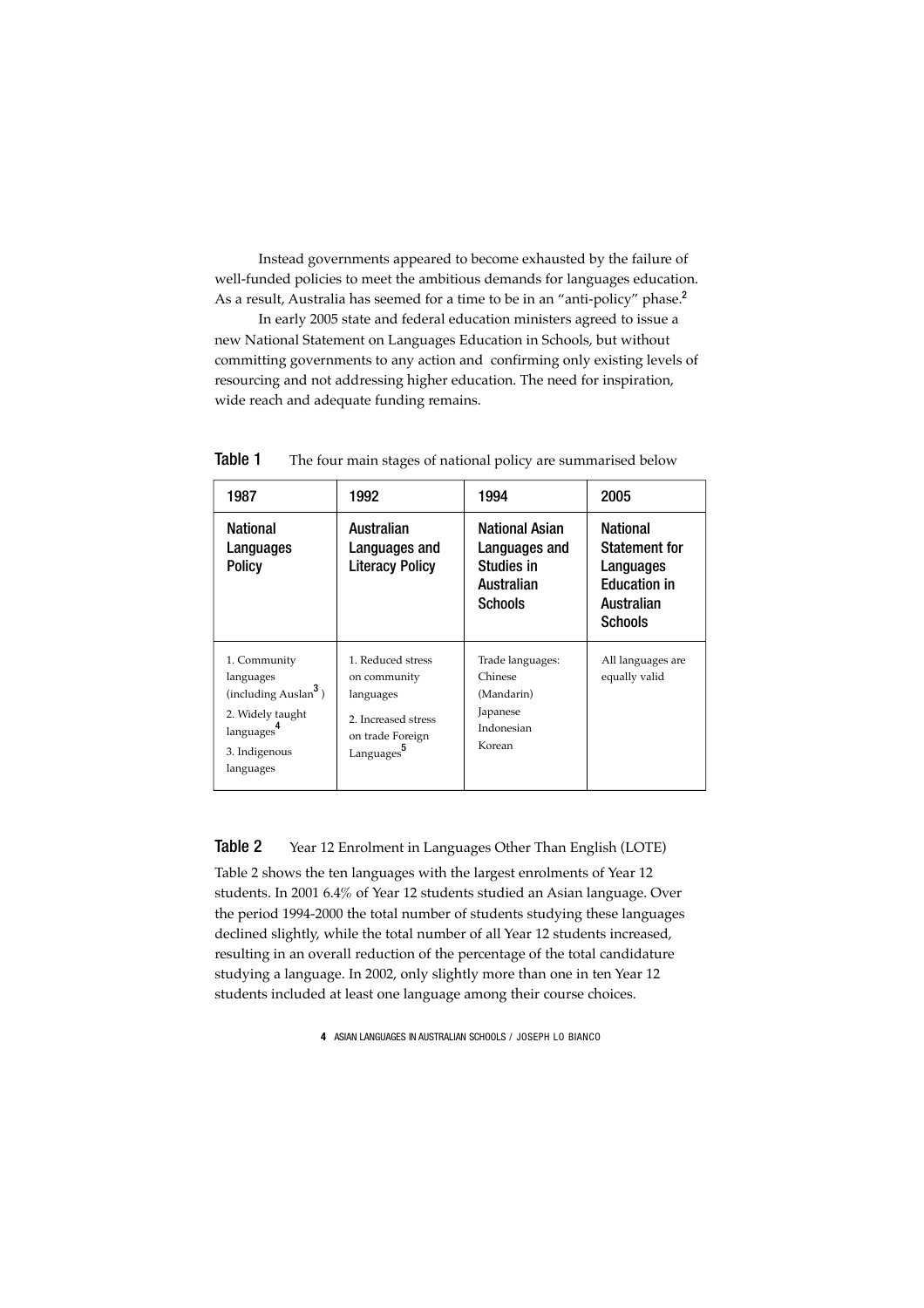| lable 2<br>Year 12 Enrolment in Languages Other Than English (LOTE) |            |            |            |            |            |            |            |  |  |
|---------------------------------------------------------------------|------------|------------|------------|------------|------------|------------|------------|--|--|
|                                                                     | 1995       | 1996       | 1997       | 1998       | 1999       | 2000       | 2001       |  |  |
| 1                                                                   | Japanese   | Japanese   | Japanese   | Japanese   | Japanese   | Japanese   | Japanese   |  |  |
|                                                                     | 5032       | 5381       | 5287       | 5524       | 5198       | 5292       | 5401       |  |  |
| $\overline{2}$                                                      | French     | French     | French     | French     | French     | French     | French     |  |  |
|                                                                     | 4311       | 4201       | 3974       | 4204       | 4034       | 4082       | 4277       |  |  |
| 3                                                                   | German     | German     | German     | German     | German     | Chinese    | Chinese    |  |  |
|                                                                     | 2657       | 2674       | 2728       | 2791       | 2655       | 2935       | 3574       |  |  |
| 4                                                                   | Chinese    | Chinese    | Chinese    | Chinese    | Chinese    | German     | German     |  |  |
|                                                                     | 2469       | 2361       | 2478       | 2692       | 2569       | 2750       | 2804       |  |  |
| 5                                                                   | Italian    | Italian    | Italian    | Italian    | Italian    | Indonesian | Indonesian |  |  |
|                                                                     | 2227       | 2100       | 2141       | 2061       | 1924       | 2089       | 2255       |  |  |
| 6                                                                   | Indonesian | Indonesian | Indonesian | Indonesian | Indonesian | Italian    | Italian    |  |  |
|                                                                     | 1451       | 1762       | 2000       | 2003       | 1820       | 1959       | 2066       |  |  |
| $\overline{7}$                                                      | Greek      | Greek      | Greek      | Greek      | Greek      | Greek      | Greek      |  |  |
|                                                                     | 1433       | 1366       | 1332       | 1236       | 1037       | 954        | 982        |  |  |
| 8                                                                   | Vietnamese | Vietnamese | Vietnamese | Spanish    | Vietnamese | Vietnamese | Arabic     |  |  |
|                                                                     | 1174       | 1038       | 868        | 785        | 782        | 678        | 729        |  |  |
| 9                                                                   | Spanish    | Spanish    | Spanish    | Vietnamese | Spanish    | Spanish    | Spanish    |  |  |
|                                                                     | 728        | 767        | 727        | 774        | 704        | 626        | 722        |  |  |
| 10                                                                  | Arabic     | Arabic     | Arabic     | Arabic     | Arabic     | Arabic     | Vietnamese |  |  |
|                                                                     | 524        | 589        | 516        | 628        | 544        | 545        | 603        |  |  |
|                                                                     | Total no   | Total no   | Total no   | Total no   | Total no   | Total no   | Total no   |  |  |
|                                                                     | students   | students   | students   | students   | students   | students   | students   |  |  |
|                                                                     | doing LOTE | doing LOTE | doing LOTE | doing LOTE | doing LOTE | doing LOTE | doing LOTE |  |  |
|                                                                     | $= 24,214$ | $= 24,670$ | $= 24,755$ | $= 25,570$ | $= 24,051$ | $= 24,562$ | $= 26,102$ |  |  |
|                                                                     | % Yr 12    | $%$ Yr 12  | % Yr 12    | % Yr 12    | % Yr 12    | % Yr 12    | $%$ Yr 12  |  |  |
|                                                                     | students   | students   | students   | students   | students   | students   | students   |  |  |
|                                                                     | doing LOTE | doing LOTE | doing LOTE | doing LOTE | doing LOTE | doing LOTE | doing LOTE |  |  |
|                                                                     | $= 14.1%$  | $=14.5%$   | $= 14.3%$  | $=14.4%$   | $= 13.2%$  | $= 13.2%$  | $=13.9%$   |  |  |

Table 2 Year 12 Enrolment in Languages Other Than English (LOTE)

Source: Outcomes and National Reporting Branch, DETYA. Most recent published data.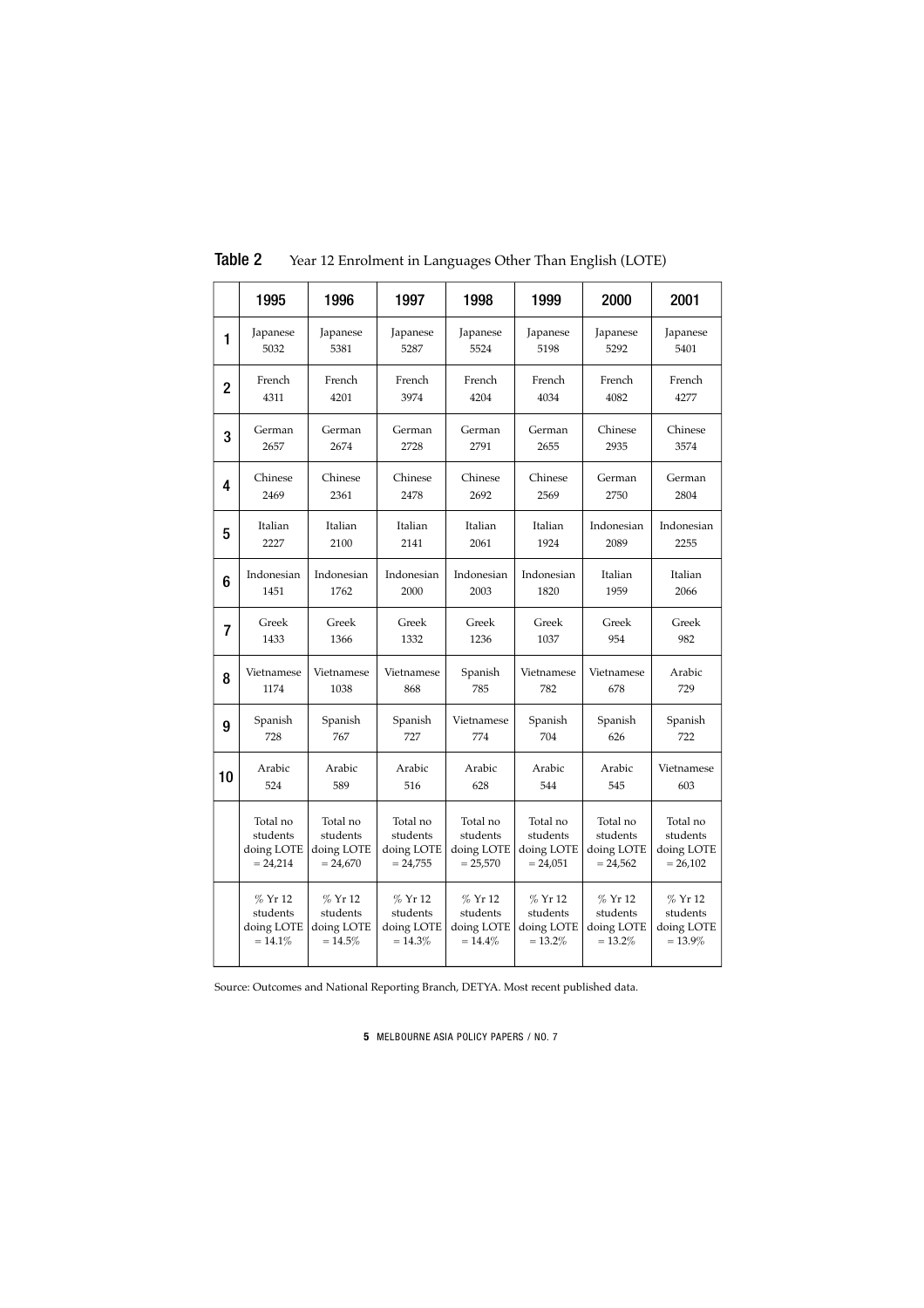

# Table 3 Growth in enrolments in NALSAS languages, 1994-2000<sup>6</sup>

# **Global comparisons**

The greatest predictor of *being monolingual* is having English as a first language. One has a much greater likelihood of being bilingual if one's first language is not English.

Reflecting this pattern, the social distribution of bilingualism in Australia, the US and the UK is mostly the preserve of minorities, whether immigrant or indigenous populations. Immigrant and indigenous groups struggle to transmit their languages to the next generation and these languages are usually marginal in public education. Among the 'mainstream' in all three countries, bilingualism is typically encountered among individual enthusiasts, professionals and small elites. This social distribution is inter-generationally very unstable and the opposite of the distribution of bilingualism in most non-English speaking societies.

#### **Language policy in the United States**

September 11th refocused attention on foreign language skills as strategic national capabilities. The US Congress greatly increased funding for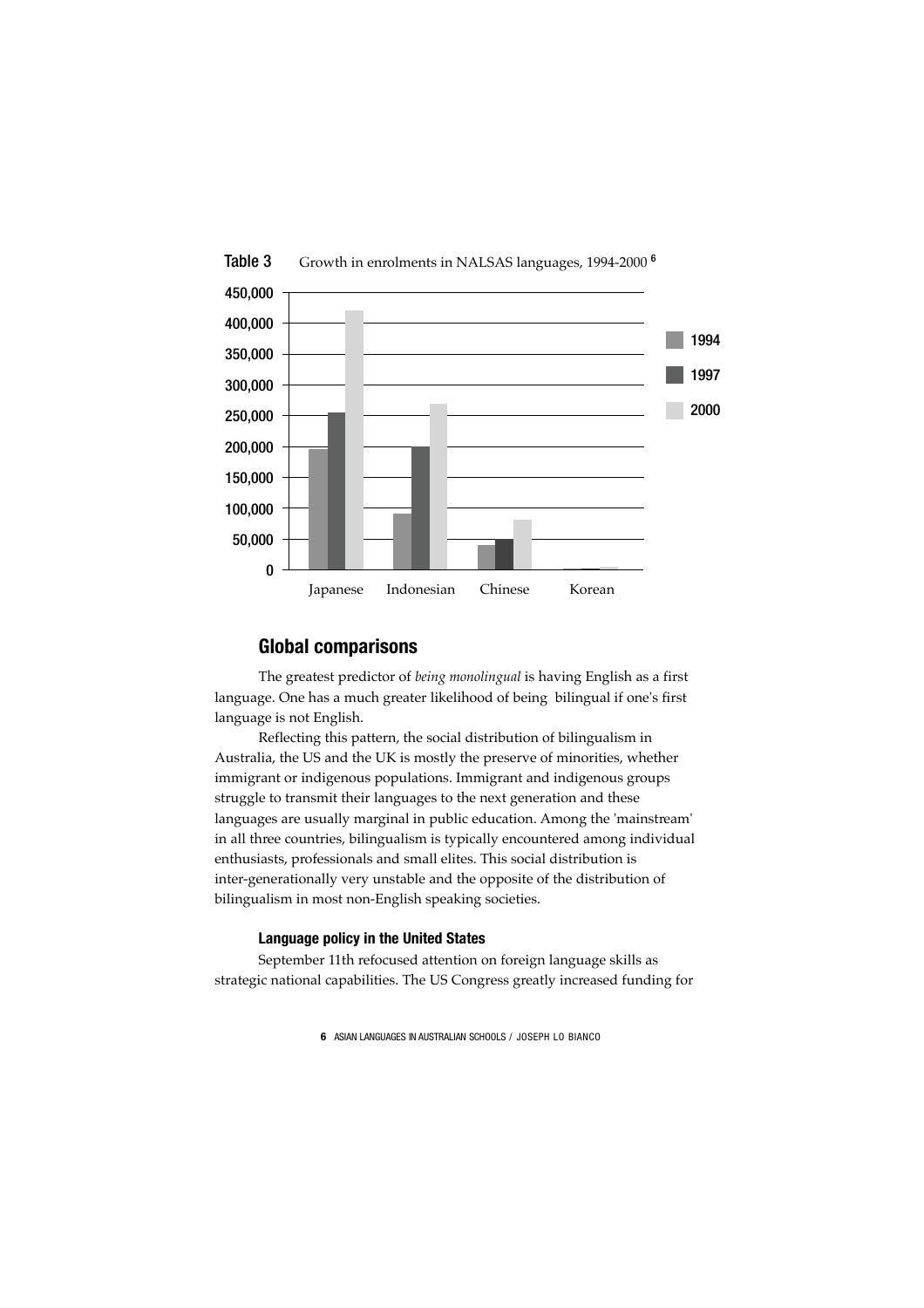language study and tied language initiatives to tap the resources of America's 'heritage speakers'. The dominant social, military and economic force in the world, and the greatest propagator of English throughout the globe, perceives itself to be endangered because of its shallow reservoir of culturally nuanced and high proficiency language competence. Its mainstream is steadfastly monolingual while its minorities are losing their language skills. Once seen as emblems of marginality and exclusion, minority languages are now being reconstituted as public assets to be conserved in the public interest.

Given the low levels of proficiency delivered by many higher education programs, the little time that they typically devote to language study, and the insistent demands of technical and other specialisations, the likelihood that formal education alone will achieve the newly ambitious US language policy goals is slight. What is desired is not just formal grammatical proficiency but culturally authentic use of language. A key aim of a major national policy discussion paper issued under the auspices of the US Department of Defense in July 2004, is to align the community with the foreign, the local with the externally strategic, thereby linking formally correct models of language with dialect variations and contemporary cultural expression.

#### **Language policy in the United Kingdom**

The UK too is struggling with languages, and with issues of cultural diversity and identity, in its formal education system. After decades of repeated failure to redress declining interest in languages, except among minorities, and the newly autonomous regional nations, the last five years have witnessed a revival of policy energy throughout the UK.

The currently dominant UK discourse for foreign languages, as expressed in the Nuffield Foundation Report<sup>7</sup>, is directed less towards the US model of correcting national security deficiencies and more towards gaining economic advantage in international markets. Ominously, the main voices advocating this new commitment to multilingual education policy are language professionals, regional nations, the European Union bureaucracy and immigrants. These groups, namely the marginal, the interested, the external and the minority, are not, however, well aligned with the influential decision-making centres.

So far they have produced a worthy but largely half-hearted commitment from Westminster, no substantial allocations of public funds,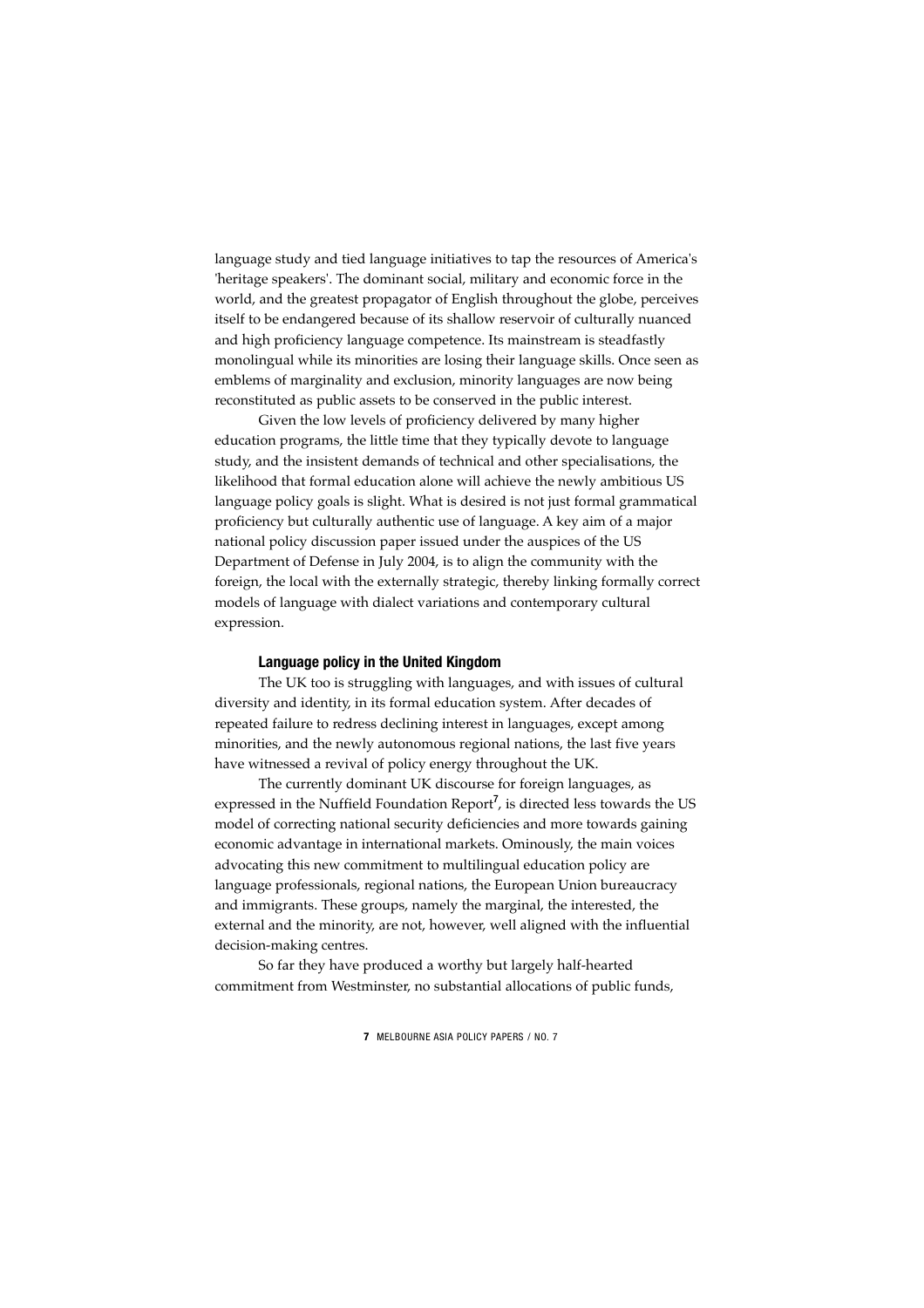little in the way of national direction setting, and there has even been a removal of compulsion for language study in primary schools. In British schools nine out of ten children stop learning languages at age 16 which as Nuffield notes, is not enough time to achieve 'operational competence'.

# **Issues in language policy**

Functional emphasis on trade and other short-term payoffs may strengthen the political case for funding languages education but, at the same time, may trivialise the essential cultural, civilisational and intellectual dimensions. As with NALSAS, it may also raise expectations as to what can be achieved by under-resourced public education programs to unrealistic levels. The focus becomes growth in quantity, not quality.

Ironically, language policy focused on instrumental demands such as trade may not even persuade business leaders, whose track record in hiring and promotion is not one of taking language and cultural studies seriously. Something similar might well be said of government.

The selective prioritisation of languages - including English - has been divisive. Politicisation tends to fragment the advocates of languages education through an intensifying scramble for more limited funds. This loss of a sense of common cause can be devastating, producing rivalry where co-operation would have been more fruitful.

The intimate connection between languages is evident in the *'English literacy in crisis'* campaign. From 1992 in relation to adult literacy, and from 1997 in relation to child literacy, public claims of perilously low standards of literacy took hold in Australian education circles. A probably unintended effect was to weaken the case for languages other than English. Given the enriching and intellectually beneficial impact of bilingualism on literacy, it would have been much better if the languages constituency had been more united and if languages experts had not become alienated from the policymaking process.

In both the United Kingdom and the United States, similar preoccupations with raising English-literacy standards also damaged the teaching of languages other than English. By contrast, in non-English speaking countries intent on raising literacy standards in their national languages, foreign language teaching was usually untroubled or even strengthened.

The failures of second language policies are more troubling than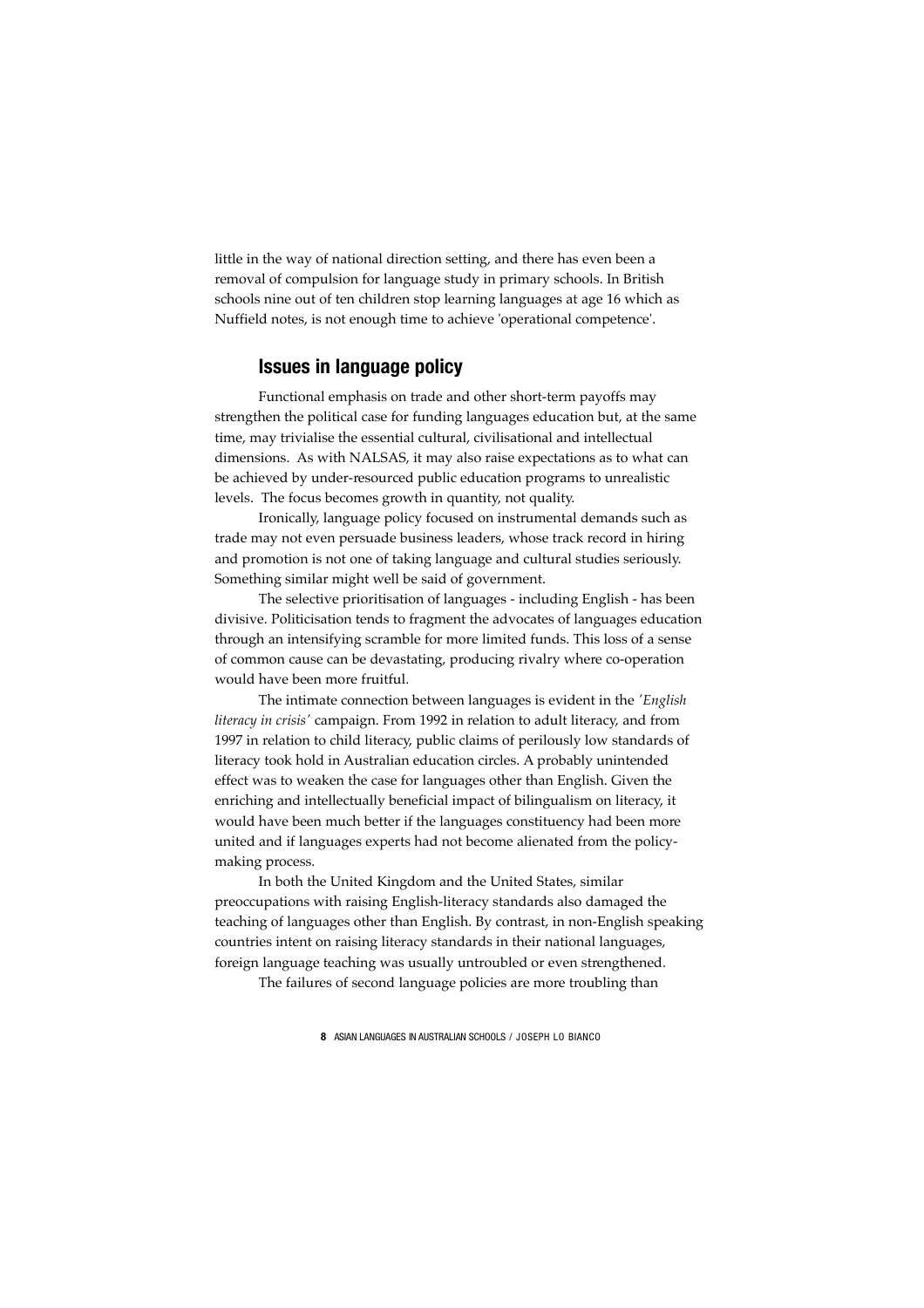disappointment at not achieving well-intended targets. There is much evidence that poor teaching of second languages not only fails to provide the hoped-for intercultural insights and positive dispositions towards others but may actually generate negative attitudes towards the speakers of those languages.

# **Policy Options for Australia**

Four future policy options can be identified:

- 1. Accept the current status quo
- 2. Introduce a new Asia-focused languages and cultural studies policy
- 3. Target key Asian and European languages with attention to cultural studies
- 4. Introduce a comprehensive languages and cultural studies policy.

#### **1. Status Quo**

Option One treats languages as activities for specialists, enthusiasts and minorities. As a low educational priority, languages receive little funding and there is no specific attention to cultural studies linked to languages. The status quo would require no new language policy initiatives. While there are arguments as to how to proceed, this minimalist position fails to satisfy either national or community objectives.

### **2. Re-focus on Asia**

Option Two would seek substantial new funding for a targeted Asianlanguages and studies initiative building on the NALSAS initiative. This policy option could be justified on the functional grounds of national security and economics and would nominate the following key languages: Arabic, Chinese, Indonesian, Japanese and Korean.

#### **3. Asian and European key languages and cultural studies**

Option Three would seek substantial new funding for a targeted initiative but, unlike NALSAS, would aim to support a small suite of both Asian and European languages. Schools might be encouraged to offer at least one Asian and one European language *for all students*. Allied to the study of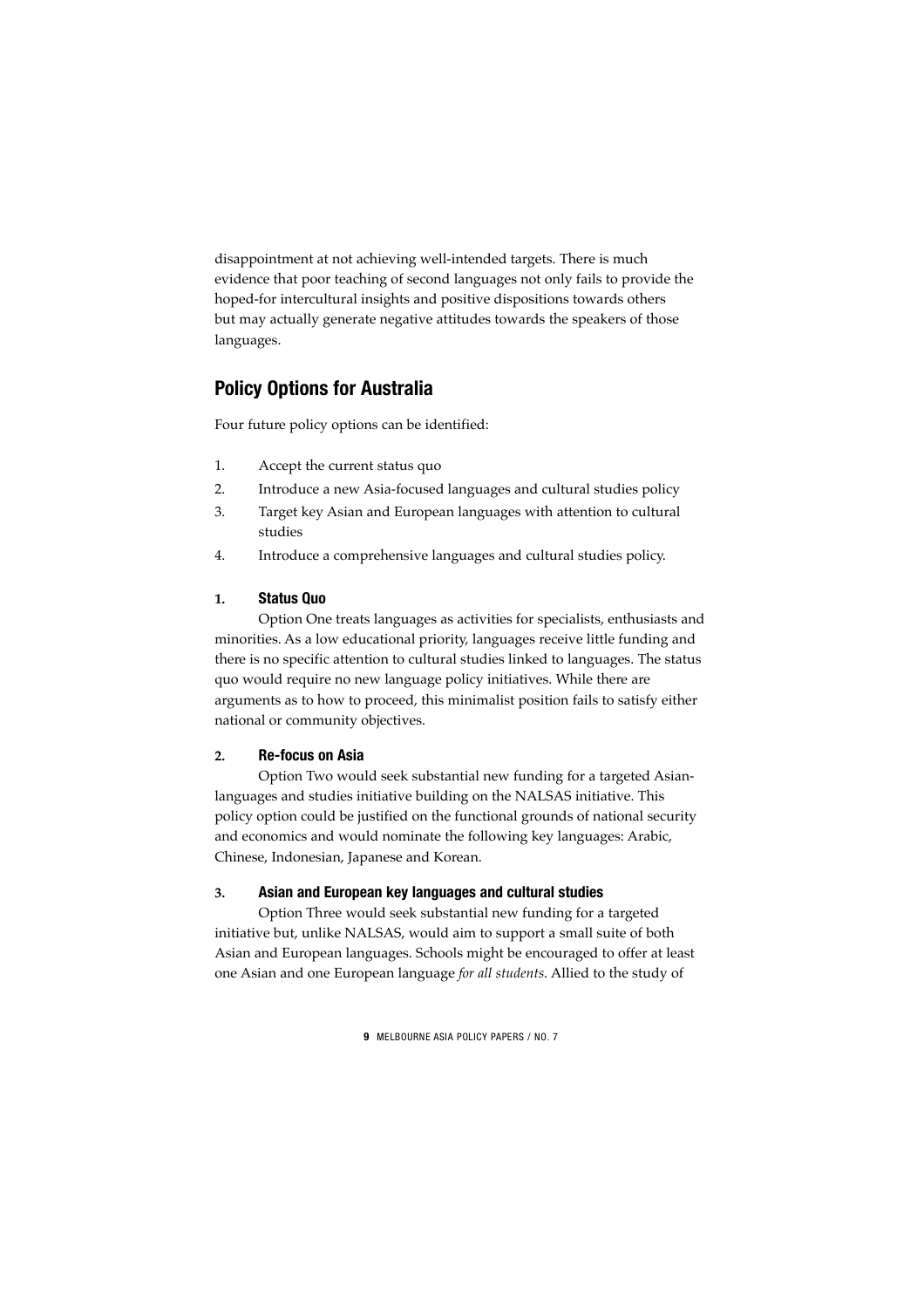language, cultural studies of key Asian and European societies would also be supported.

Such a broad approach could be supplemented by support for specialist schools in Chinese, Indonesian, Japanese and Korean, as well as in the key economic languages of the European Union (French, German and Italian) and in world languages like Arabic, Spanish and Russian. Option Three would be accompanied by greater investment in intercultural and language linked cultural studies for all students.

#### **4. Comprehensive languages and cultural studies**

Option Four envisages a completely new national framework for languages, intercultural studies, area and national studies with prominence given to studies of Asian cultures in order to redress the historic focus largely on European, US and English studies.

This new framework, coordinated and led nationally, would aim to build a shared approach to languages and cultural studies in schools. Substantial new funding across a large number of languages would be required to achieve significantly increased student numbers in language study at all levels - at the same time as raising language proficiency. Such an ambitious policy would require a dedicated policy-making process involving public consultations and would seek to enshrine a bipartisan, comprehensive approach with a collaborative ethos. It could not succeed without coordinating and combining the efforts of disparate language and cultural interests and constituencies.

The approach would group languages under two categories: Community Languages (Australian indigenous languages and immigrant origin community languages); and Foreign Languages (Asian, European and International).

# **Discussing the Options**

# **'Riding tigers' of opportunity**

The 'tigers', or instrumental reasons, for language policy of trade, commerce or security have dominated public thinking for more than 15 years. Garnering new public funding for Asian languages and cultural studies may well succeed in the current international context of anxiety about personal and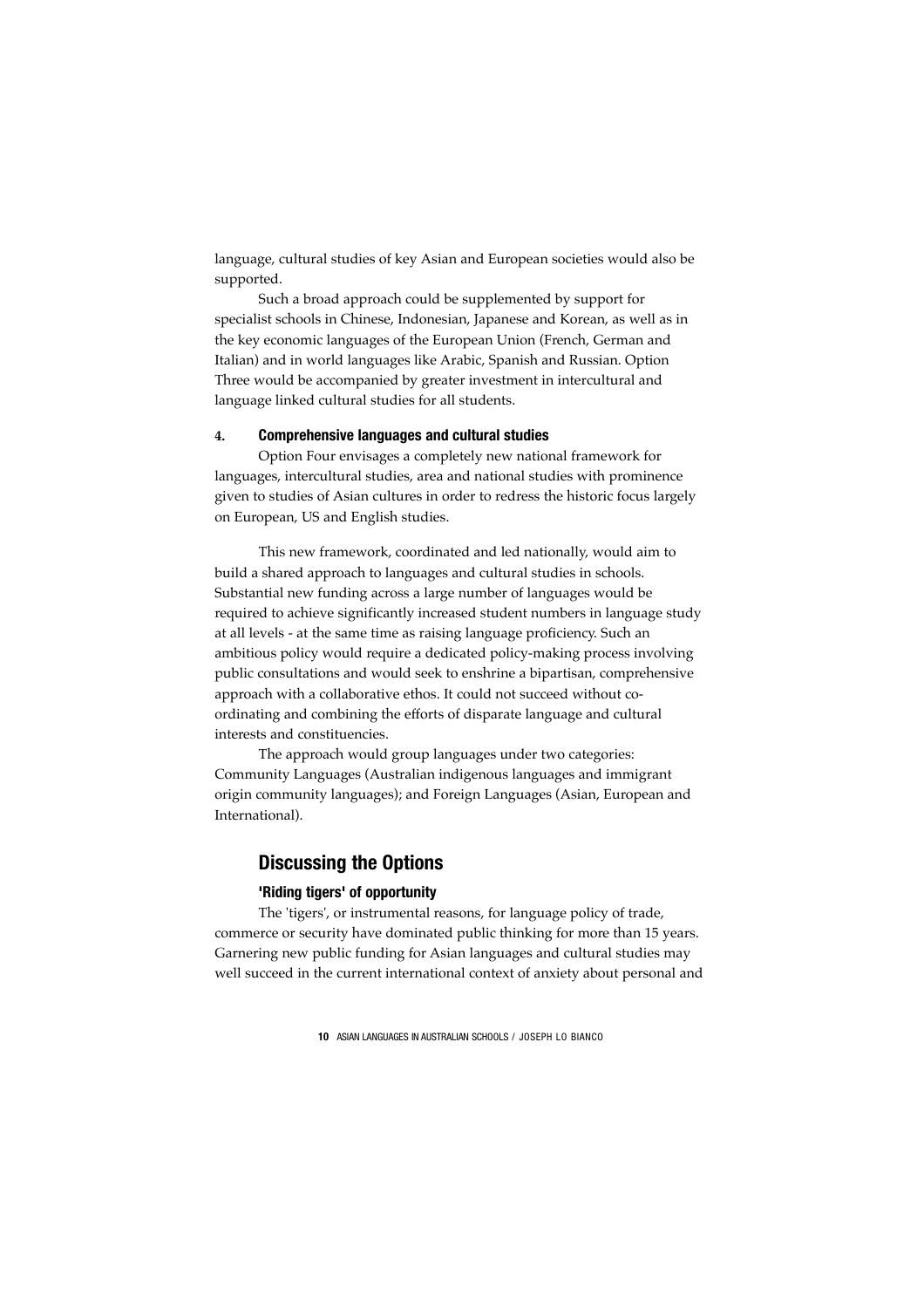national security and optimism about trade opportunities with the region especially China. As noted earlier, this has been the basis for new policy frameworks in the UK and the US though there are major question marks over the outcomes of these initiatives.

However, the Australian experience with this approach, namely the NALSAS model, has not yet yielded a lasting transformation. Riding the tigers of economic opportunity and concerns about security in the Asian region in the form of a targeted, Asia- oriented policy might yield short-term gains. However, history and international experience shows such gains may be short-lived.

In any case, a security-based language policy for mass education is highly problematic. Such an approach risks infecting the study of language and culture with a sense of national insecurity, even of personal anxiety. A starting point of deep and even unbreachable cultural differences between Australians and, for example, Asians, is hardly a basis for reaching out and trying to understand others different from ourselves.

#### **The importance of cultural studies**

Many language policies fail to achieve either their instrumental or humanistic aims because they fail to make a proper connection between language study and studies of contemporary and traditional society, history and culture. NALSAS, for example, did not give high priority to infusing mainstream curricula with cultural perspectives, information and knowledge about Asian societies. Yet this is where the longer term 'pay off' to public investment in knowledge and understandings of Asia may be greatest.

'Asian Studies'<sup>8</sup> can deliver better outcomes in making Australian regional integration positive and committed. However, 'Asian Studies' will also have to deal with competing claims on the curriculum from 'Australian' Studies, Aboriginal Studies, multiculturalism and other perspectives. The necessity of sharing both curriculum and learning space should occasion a much overdue analysis of what 'essential learnings' are seen to be in Australian educational institutions, about what constitutes priority teaching content for learning about others and the representation of their histories, societies and world views. The logical strategic choice for advocates of language and cultural studies is to collaborate rather than compete against or simply ignore other interests.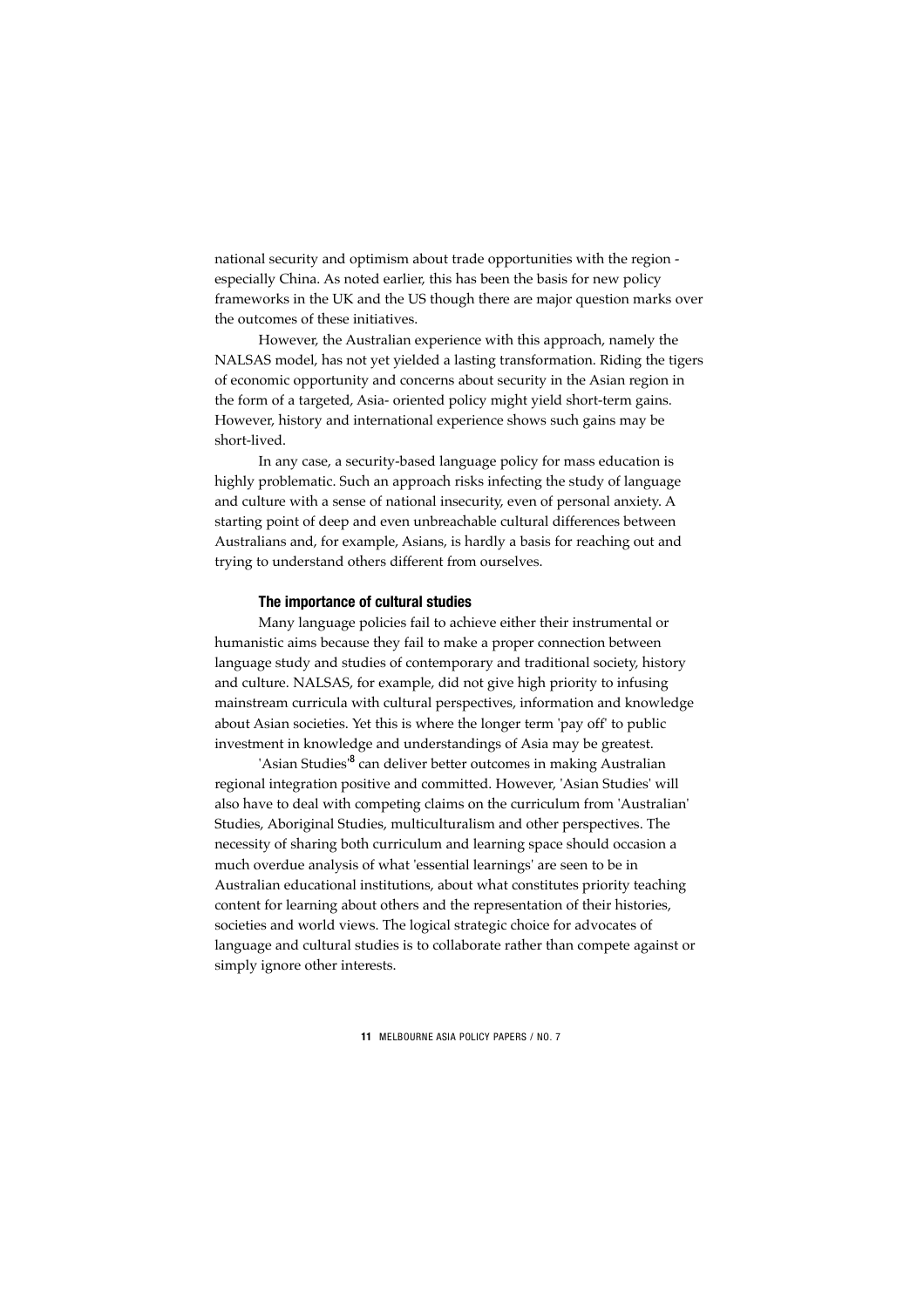# **Community and Foreign perspectives**

All the main languages of importance to Australia are spoken by domestic minority communities. This makes these languages both foreign languages, (i.e. the languages of societies, economies, states and nations with which Australia has commercial, diplomatic, security and other interests) and community languages (languages used in local institutions and networks). This simple point is more important than it seems and is almost always misunderstood by policy makers.

The dangers of neglecting this nexus can be seen very clearly in the United States. For reasons of national security the US needs many more people to have much higher levels of language skill than new learners of these languages are likely to achieve in schooling or higher education. This means depending on immigrant minorities to supply these language skills. All too often, however, problems of trust and dependency get in the way of the state being able to draw on community resources. We have our own version of this contradiction in Australia and our own history of misunderstanding it. Too much policy is predicated on the assumption of mainstream learning of languages, a laudable aim, but one that rarely achieves the desired levels of cultural and linguistic proficiency, whereas high levels of proficiency are generated naturally within immigrant communities.

#### *English* **is an Asian language too**

English has many complex effects on language and cultural studies policy. We forget that English is an Asian language too and that its various forms are part of World Englishes. English is not so much a single global language as a network of interconnected dialects. Even 'native speakers' need to understand intercultural encounters in and through English. If we do not take English seriously as an Asian language, we will underestimate and misunderstand the challenges of communicating better and more fully with Asia, and not only in India, the Philippines and Singapore.

To some Australians the global functions and reach of English is an argument against giving priority to second language learning and particularly Asian languages, in Australia. In fact it is an argument for giving prominence to Asian studies, interculturalism and Asian languages.

The fact that English is most other countries' preferred second language, offers English speaking countries a wider choice of second languages. Conversely, the functional role of English, and its almost hyper-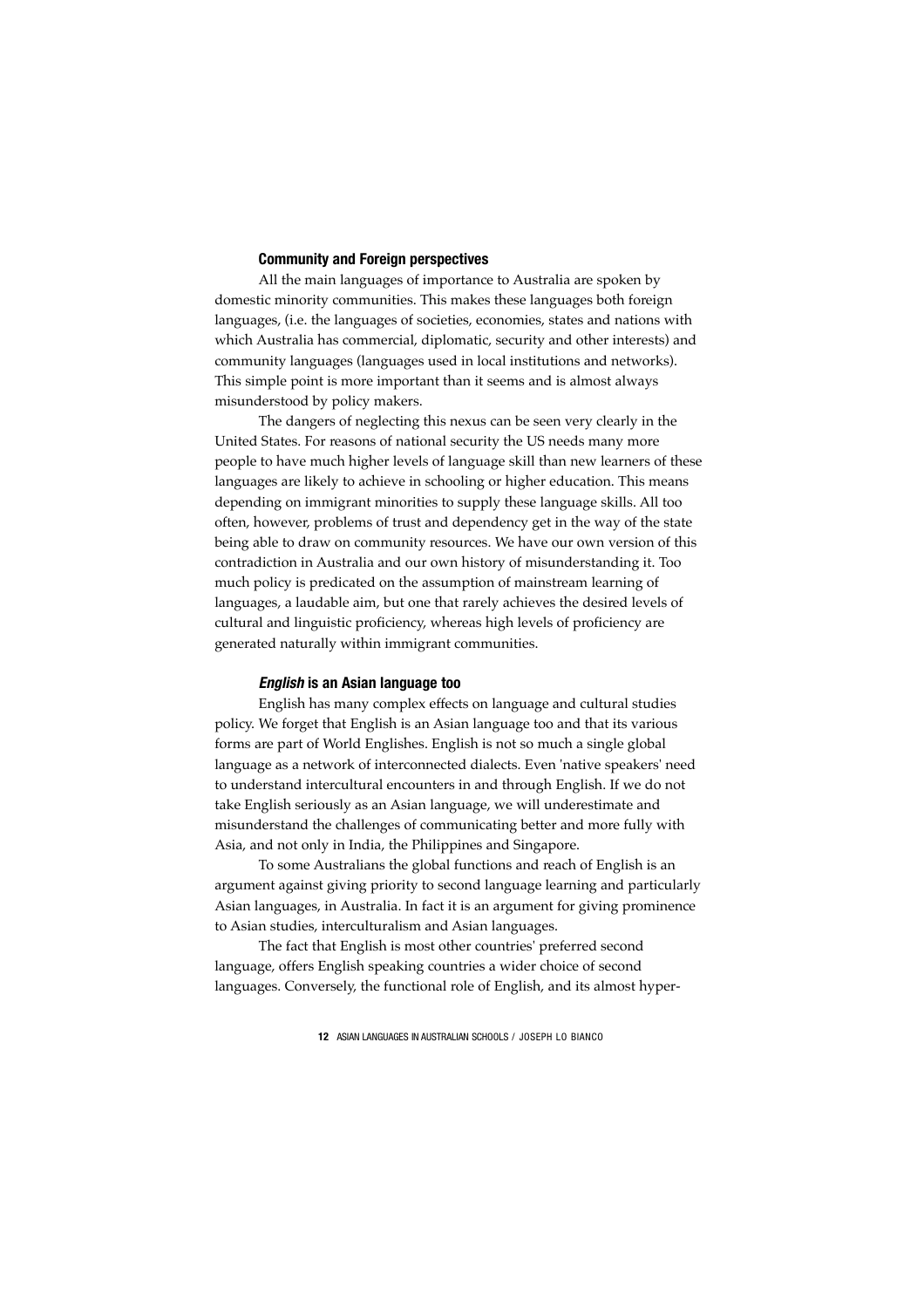instrumental demand, diminishes the credibility of many instrumental arguments for languages other than English.

We therefore need a more sophisticated set of legitimations for languages, which, connects them more closely to the critical reasons why Asian studies are important for Australians: reasons to do with intellectual and moral engagement with others, with serious attention to differences of experience, perspective, history, society and culture, and, ultimately also, with self-awareness and learning. The role and reach of English in fact bolsters and sustains the case for Asian languages and cultures in Australian education.

#### **Language policy is much more than a process of planning**

Experience shows that language policies often fail. To succeed often requires understanding complex issues of identity, ethnicity, cultural practice and communication ideologies just as much as getting the formal planning right. In the US elaborate pre-policy research has occurred about the 'field architecture of languages': demand, need, supply and capacity, identifying existing 'language reservoirs' and the pipelines to channel these pools to various utilisation points, the range, proficiency levels and kinds of language skill. Similarly, in the UK a key feature of the language planning process has been to produce 'joined-up' thinking to connect the relatively autonomous operations of schools, universities, the labour market and so on.

However, language policies involve more than aligning and allocating resources. National identity, personal emotions, and cultural affiliation are also part of communications. The consultation phase of policy making is therefore vital.

#### **'Collaborative' and 'comprehensive'**

The most successful phases of innovation and progress in this area have come through collaboration among language interests forming a constituency of power, combined with riding tigers at certain times.

The present tigers are those connected to national anxiety about security and danger in the world, and national opportunity about trade and commerce. However, these tigers are not easily converted into opportunities if the language learning that results from them is superficial and temporary, or if the cultural studies that they stimulate position Asia and Australia in antagonistic ways or as 'essentially' different peoples.

Asian studies and languages properly command prominence in the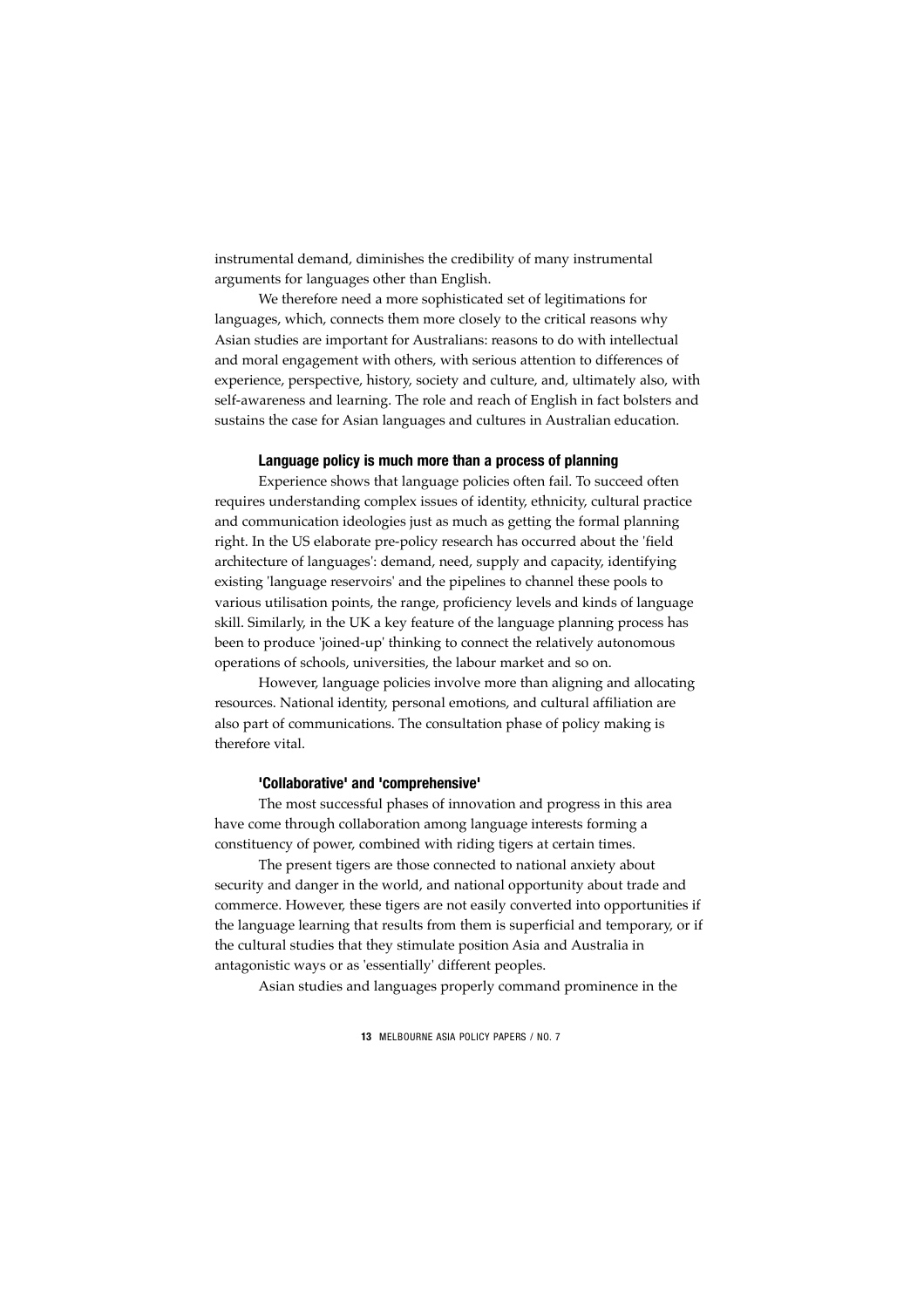Australian education system for the well-rehearsed reasons of geographical proximity, historical neglect and civilisation, as well as shared regional strategic, commercial and security needs. However, even this cluster of legitimations does not guarantee that the results from funding allocations, nor the content of policy, will be worthwhile or lasting.

To make policy and curriculum change lasting, and worthwhile, requires the harder task of imagining a comprehensive curriculum for all its learners, in the context of wider national cultural and social change that Australia is undergoing. We will need to negotiate a new prominence for Asian languages and cultural studies acknowledging the English dominant but multicultural demography of Australia, and the global and Asian functions of English.

It is both more dignified and, if our history is a reliable guide, more likely to succeed, in forging a new alliance of interests if we press for a comprehensive and collaboratively negotiated new policy dispensation.

The aim would be to restore the principles that produced past policy success, updating them as required, but tackling openly the reality of English as an Asian language<sup>9</sup>, both as a tool of communication and increasingly as a language of Asian identities. Doing this would actually be more 'hard-nosed' than either trade or security. Although both trade and national security are important, they support only a specific-purpose and targeted language policy for key specialists, not a policy of languages and cultural studies for all students.

In short, we would be wise to aim for either Option Three or Option Four. The bipartisan 1984 Senate report on language policy imagined that to be durable, and effective, language policy in Australia should be *collaborative* and *comprehensive*. These two principles retain their validity today and explain why, despite our energetic policymaking, we have not in recent years progressed as far we had hoped.

Australia should again aim for a comprehensive approach to language policy in which Indigenous languages interests, European foreign language interests and Asian foreign language interests are connected strategically and persuasively with English and community languages, both Asian and non Asian.

Ultimately what is critical is personal change and national selfunderstanding. Stimulating the growth of professional and personal connections and engagement in Asia, and backing this with national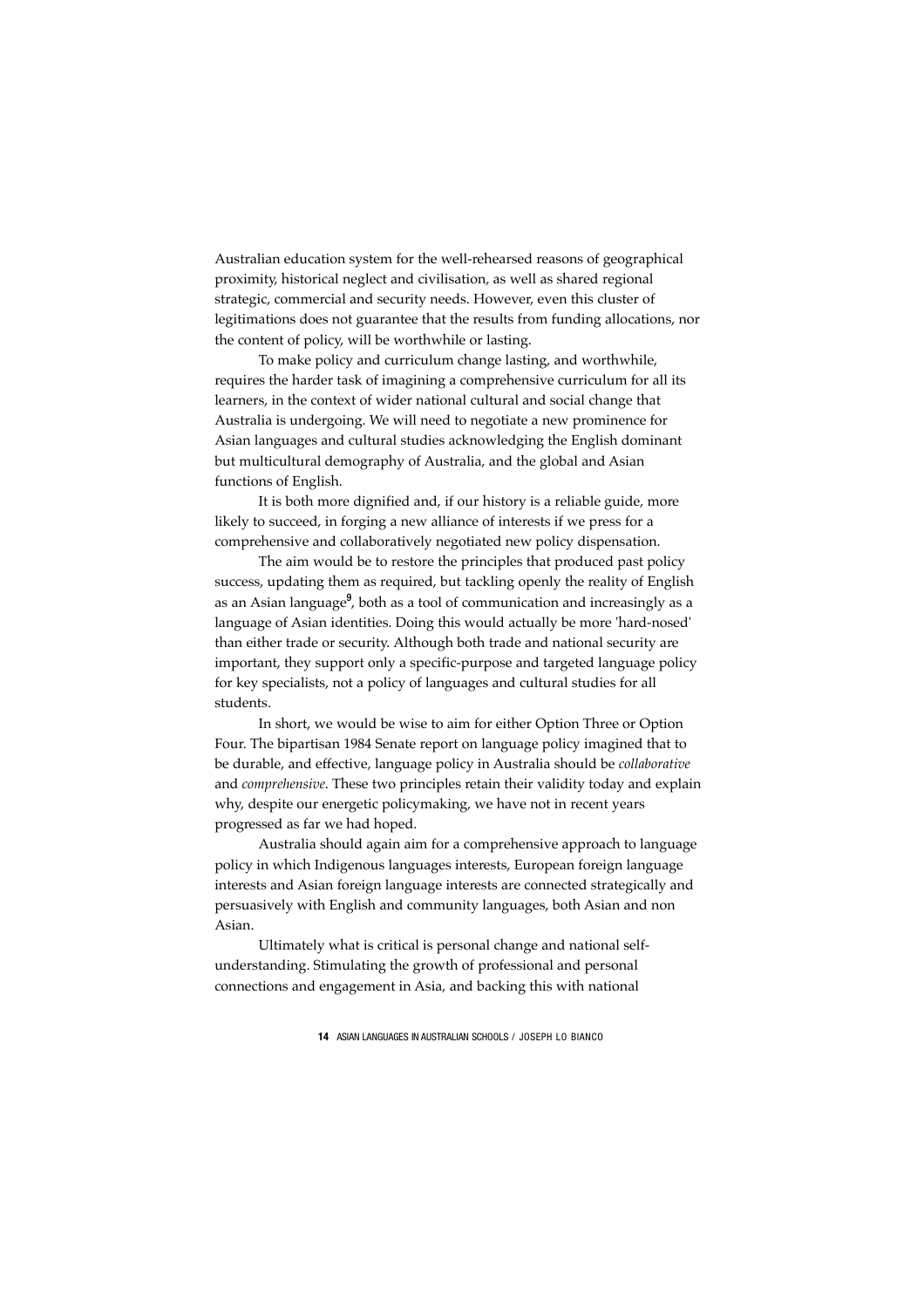institutional support, is the formula for the self-generating prominence of Asian studies in our education system. The place to start is the creation of programs and policies that tie Asian studies and languages intimately to the core general learning and the central aims of the entire educational process.

# **Conclusion** <sup>10</sup>

The goal of sustaining Asian languages in Australian education takes its proper place as a part of a wider project of collaborative and comprehensive languages policy. There are grounds for optimism about the future.

• Language policy development in Australia boasts a long history of strategic alliances. We can measure the success of these alliances by the continual acknowledgement of this experience internationally. While these alliances are at present dormant, frayed, or inactive, the networks are still functioning and relations among the various interests are relatively cordial and capable of revival.

• Australia lacks the density and bitterness of cultural politics encountered in the US. Public attitudes to second languages are also more favourable than in the UK.

• Globalisation will ensure that Australia's engagement with the Asian region will not lessen in the foreseeable future.

What is required is a process that brings together diverse interests, that acknowledges the instrumental arguments but also arguments of culture, identity, the intellectual benefits of bilingualism and the deeper rationales that make language policy a subject worthy of national attention and funding.

The political temptation is to rely on short-term arguments and respond to immediate and evident needs. In a globalising world, languages are important for more than these reasons alone and, in any case, the linguistic and cultural proficiency required for trade and security are difficult to achieve and sustain in the short term. What is needed is wider and deeper educational commitment and, if possible, a sustainable educational priority. A broad-based policy process is worth the effort.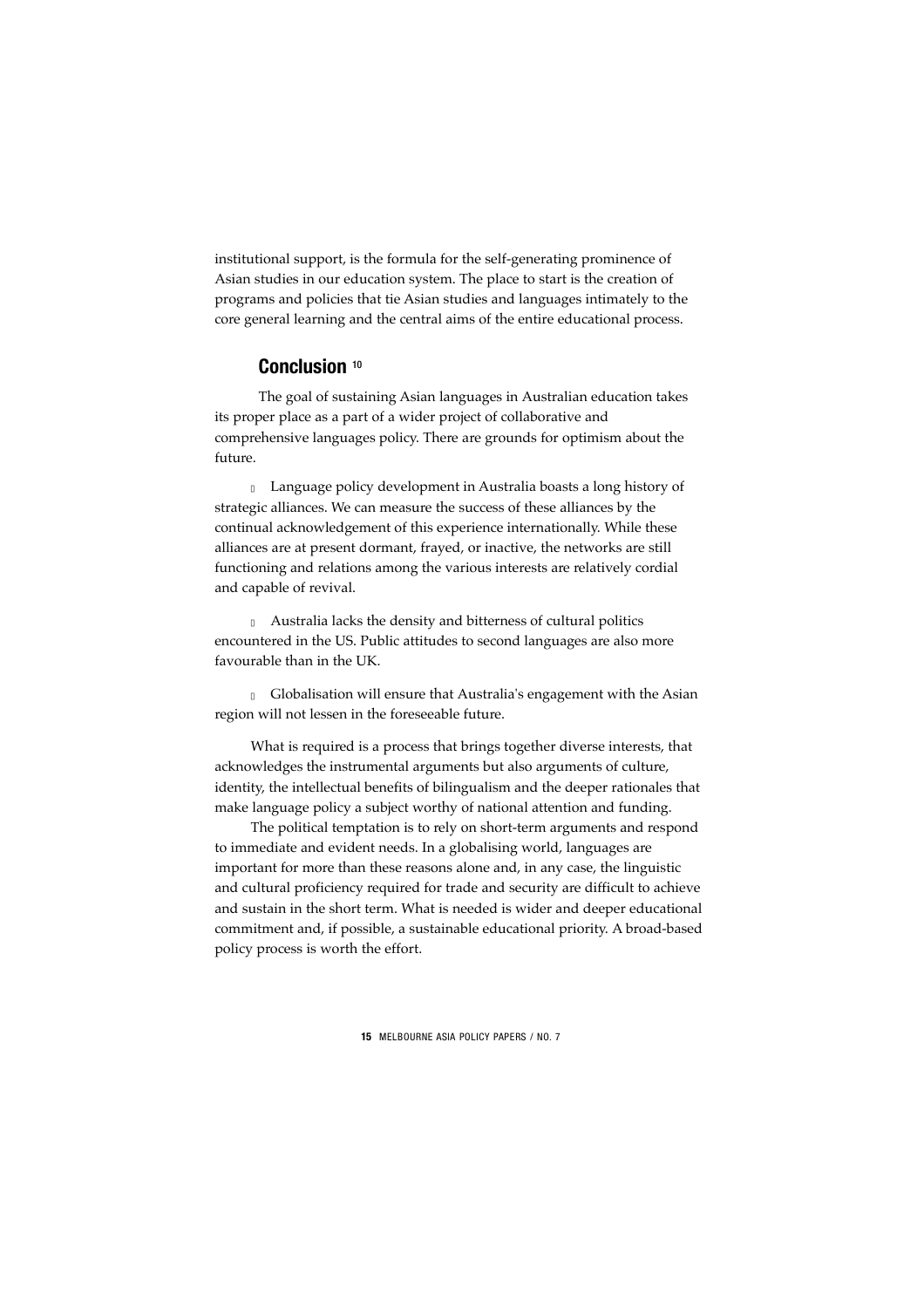#### Notes

- 1 J. Lo Bianco & R. Wickert (editors), *Australian Policy Activism in Language and Literacy*, Language Australia Publications, Melbourne, 2001.
- 2 J. Lo Bianco & R. Wickert (editors), *Australian Policy Activism in Language and Literacy*, Language Australia Publications, Melbourne, 2001.
- 3 Community Languages, Australian Sign Language
- 4 Widely taught languages: Arabic, Chinese, French, German, Greek, Indonesian, Italian, Japanese, and Russian.
- 5 Nominated 14 languages, one category being "Indigenous", but directed funding to much less than 14.
- 6 *Review of National Asian Languages and Studies in Australian Schools*, Erebus Consulting Partners, 2002
- 7 *Nuffield, Languages: The Next Generation, The Final Report and Recommendations of the Nuffield Languages Inquiry*, The Nuffield Foundation, 28 Bedford Square, London WC1B 3EG, 2000.
- 8 "Asian Studies" ie. the study of Asia across the curriculum eg. in history, geography, literature and The Arts
- 9 Lo Bianco, J. 'The Big Picture: Language Trends in Asia', in Lindsay J. & Ying Ying, T. (editors), *Babel or Behemoth: Language Trends in Asia*, Asia Research Institute, National University of Singapore, Singapore, 2003a.
- J.A Fishman (editor), *Can Threatened Languages be Saved? Reversing Language Shift*, *Revisited*, Multilingual Matters, Clevedon, 2001. 10

#### Other references

Fitzgerald, J. Jeffrey, R. Maclean, K. & Morris-Suzuki, T., *Maximising Australia's Asia Knowledge: Repositioning and Renewal of a National Asset*, Asian Studies Association of Australia, La Trobe University, Melbourne. 2002

Lo Bianco, J. 'Language Education in Australia: Italian and Japanese as Symbols of Culture Policy', in Bourne, J. & Reid, E. (editors), *World Yearbook of Education 2003*, Kogan Page, London, 2003b.

*Review of National Asian Languages and Studies in Australian Schools*, Erebus Consulting Partners, 2002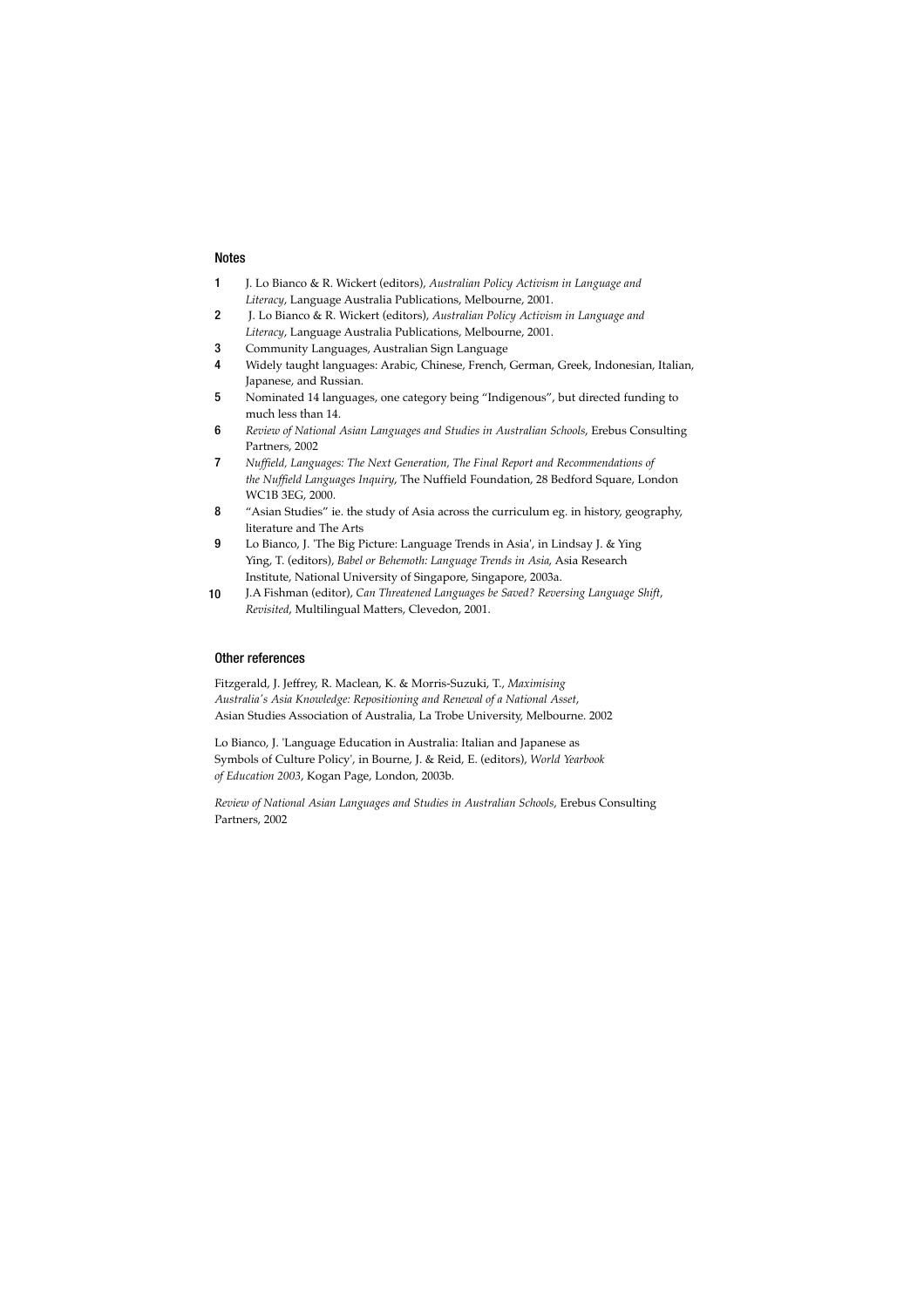#### MELBOURNE ASIA POLICY PAPERS

The *Melbourne Asia Policy Papers* aim to strengthen Australia's engagement with Asia through the publication and dissemination of a series of non-partisan policy options papers. Four times a year, leading international scholars and experts are invited to present a workshop examining different aspects of Australia's current relations with the Asia Pacific region.

At these workshops, business, academic and government specialists debate a series of draft policy options pre p a red beforehand for discussion. Following the workshop, the invited author produces a concise, 15-page policy paper for publication and distribution among leading government, media, academic, and business officials in the region. The names of all the workshop participants are included in the final publication.

The *Melbourne Asia Policy Papers* is a joint initiative of the Melbourne Institute of Asian Languages and Societies, The Asialink Centre, The Asian Law Centre, The Asian Economics Centre and the Australian Centre for International Business at the University of Melbourne. The views expressed are those of the author and not necessarily those of the workshop participants, The University of Melbourne or any of its affiliated c e n t res.

#### PREVIOUS WORKSHOPS/PAPERS

**1 . A u s t r a l i a 's Alliance with America** Professor Paul Dibb AM

**2 . Regional Enforcement of International Criminal L aw Po s t-9 / 1 1**

Professor Tim McCormack

**3 . A u s t r a l i a 's Economic Diplomacy in Asia** Professor P.J. Lloyd

**4 . North Korea's Nuclear Program** Dr Paul Monk

**5 . The US, Taiwan and the PRC** Professor Hugh White

**6 . Trade in Serv i c e s** Professor Christopher Findlay

#### FURTHER INFORMATION

Single copies of all *Melbourne Asia Policy Papers* can be downloaded for free at **www.asialink.unimelb.edu.au/cpp** Multiple copies are also available for A\$5.00 per copy, plus shipping. For further information or to order copies please contact:

#### **Ms Lucy Moore**

Level 4, Sidney Myer Asia Centre The University of Melbourne Parkville VIC 3010 AUSTRALIA Tel: +613 8344 3589 Fax: +613 9347 1768 Email: **l.moore@asialink.unimelb.edu.au**



Published by The University of Melbourne, May 2005. All rights reserved © 2005 The University of Melbourne. No part of this publication may be reproduced or transmitted in any form or by any means, electronic or mechanical, including photocopying, recording, or any information storage retrieval system, without written permission from the publisher.

Series Manager: Lucy Moore Layout: Jacinta Schreuder